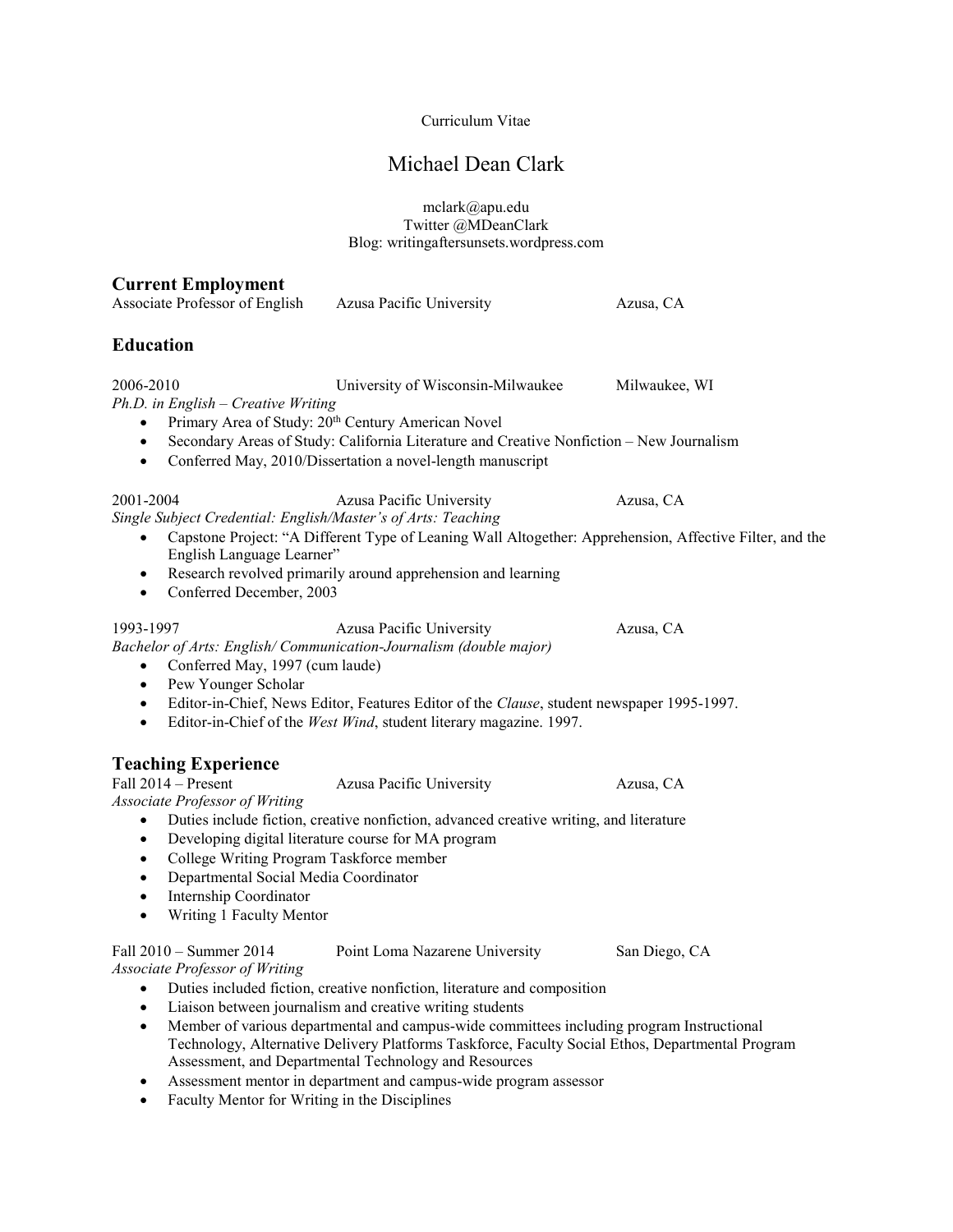- Faculty Member in LEAP Program (2011-Present) and Community Classroom (2012-Present)
- Participant in HOLD Program Summer 2012
- Pilot of Experimental Hybrid Fiction Course with Emphasis on Professionalization Fall 2013
- Honors Project Mentor (Jennifer Heffel 2011-12, Laurel Hasper 2012-13, Callie Radke and Allie Frazier 2013-14).

Fall 2007 – Spring 2010 University of Wisconsin-Milwaukee Milwaukee, WI *Graduate Teaching Assistant – English*

- Designed and instructed Intro to Creative Writing course around fictional and creative nonfictional elements
- Created American novel course focused between the World Wars
- Guest session instructor English 715: Creative Nonfiction. Focus the New Journalists and literary nonfiction
- Taught seven sections of Freshman Composition 101 and 102
- Completed scholarship for Composition program on integration of creative writing strategies in the composition course design
- Redesigned composition course structure for my sections

| Fall 2006 – Spring 2007 | Milwaukee Institute of Art and Design | Milwaukee, WI |
|-------------------------|---------------------------------------|---------------|
|-------------------------|---------------------------------------|---------------|

*Adjunct Instructor of Writing*

- Taught two sections of Freshman Writing
- Taught one section of Sophomore Composition
- Taught one section Humanities Literature Course

# Fall 2005 Azusa Pacific University Azusa, CA

*Adjunct Instructor of English*

- Taught two sections of Freshman Writing Seminar
- Created theme, selected reading and designed assignments
- Completed APU university writing pedagogy conference

| Fall $2000 -$ Spring $2006$          | Whittier High School | Whittier, CA |
|--------------------------------------|----------------------|--------------|
| English Teacher                      |                      |              |
| Served as Department Chair 2002-2003 |                      |              |

- Honored Faculty Member 2000-2006
- Taught all levels from honors to non-native English speakers
- Created curriculum for college prep writing intensive summer school course

# **Professional Writing Experience**

| September 1997 – July 2000 | Media News Group | West Covina, CA |
|----------------------------|------------------|-----------------|
| Journalist                 |                  |                 |

- Worked as Business, Education, General Assignment, Opinion and Features reporter
- Wrote more than 900 stories in three and a half years
- Recognized with statewide, regional, and group wide awards

# **Professional Activities**

March 2021 (pending) *Imaginative Teaching Through Creative Writing* London Co-Editor with Amy Ash and Chris Drew

- Creative writing text on secondary creative writing pedagogies published by Bloomsbury Academic
	- First combination of secondary and post-secondary voices in segment
	- Editing duties and authorship of one chapter
	- Social media platform planning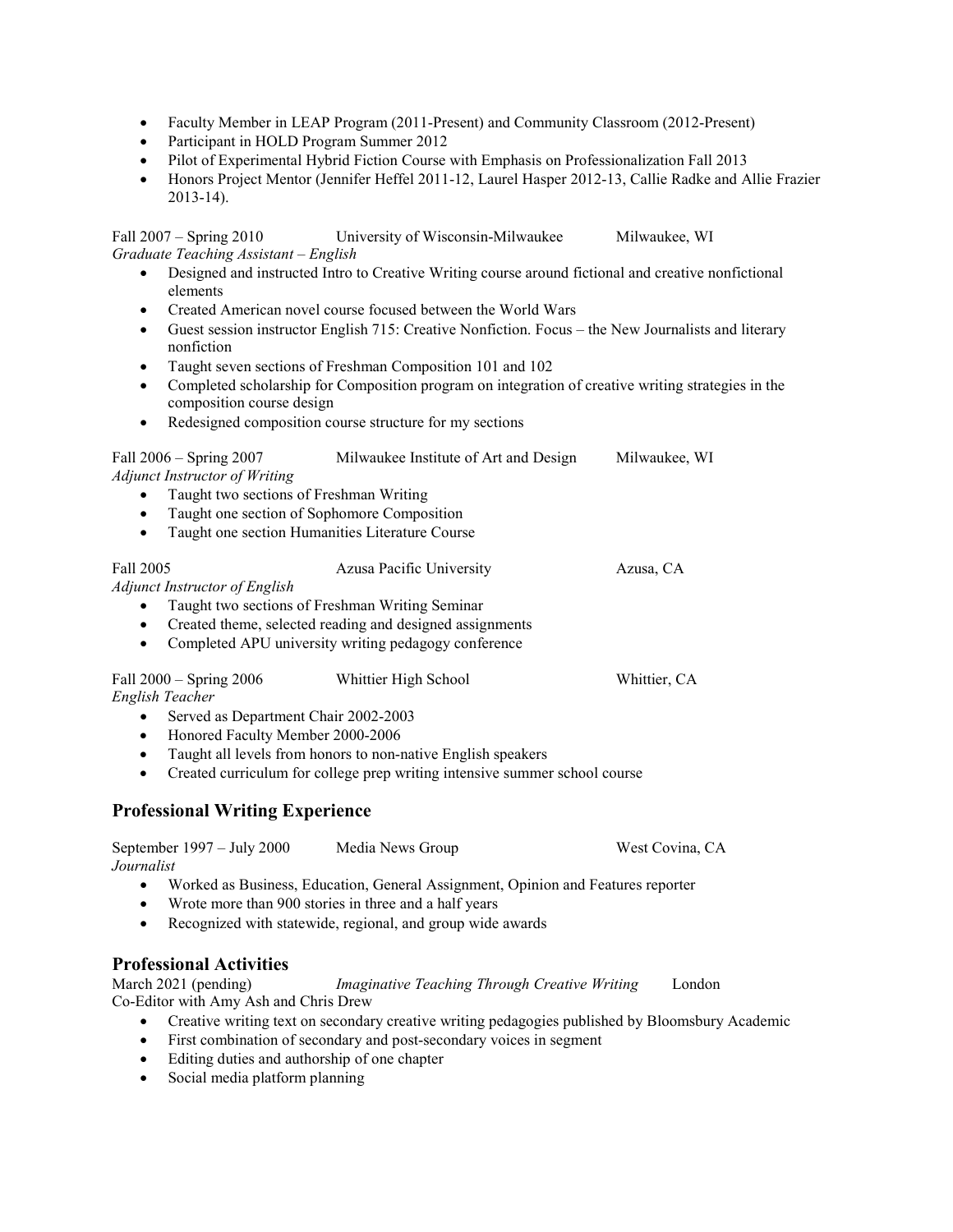February 23, 2017 *Innovations in Creative Writing* London Co-Editor with Trent Hergenrader and Joseph Rein • Creative writing text on non-traditional Creative Writing pedagogies published by Bloomsbury Academic • Editing Duties and Authorship of One Chapter • Social media platform planning March 26, 2015 *Creative Writing in the Digital Age* London Co-Editor with Trent Hergenrader and Joseph Rein • Creative writing text on digital pedagogy published by Bloomsbury Academic • Editing Duties and Authorship of One Chapter • Social media platform planning Fall 2010 – Fall 2012 *Relief* Illinois Fiction Editor • Selection of submissions for publication • Editorial Work • Selection of Editor's Choice Award Winner Spring 2010 – Fall 2012 *Relief* Illinois Featured Blogger • Twice-monthly blog on writing and culture Spring 2008 – Spring 2010 *Cream City Review* University of Wisconsin-Milwaukee *Creative Nonfiction Editor* • Review and coordinate reading of nonfiction submissions • Involved in selection of issue themes and contests • Created the first edition of flash nonfiction in journal history • Involved in running the *Cream City Review* booth at 2008 AWP National Conference June 2010 – June 2014 College Bound San Diego, CA Writing Coach • Volunteered for four years as writing instructor for College Bound's Summer Academy by the Sea • Present on and provide coaching for students on college application essay writing • Helped developed relationship between organization and the university **Awards and Distinctions**

Student Government Association Faculty Member of the Year, Azusa Pacific University, 2019-2020. Academic Impact on Athletes award winner (student nomination), Azusa Pacific University, 2014-15. Promotion to Associate ranking after less than three years on the faculty at Point Loma Nazarene University. Nominated for AWP 2009 Intro Journals Contest. Creative Nonfiction Essay "Revisions." Nominated by Creative Writing Department, University of Wisconsin – Milwaukee. Dec. 2008. Finalist: Feature Writing 1999 – LA Press Club "Blind Ambition" Finalist: Education Writing 1999 – California Newspaper Publishers Association "Blind Ambition" First Place: Business Writing 1998 – California Newspaper Publishers Association "Meditrust: A Plan Goes Awry" First Place: Business Writing 1998 – LA Press Club "Meditrust: A Plan Goes Awry" 1997 Pulliam Fellow 1996 Fieldstad Summer Journalism Institute Pew Younger Scholars Society 1995-1997 Dean's Scholarship – APU 1993-1997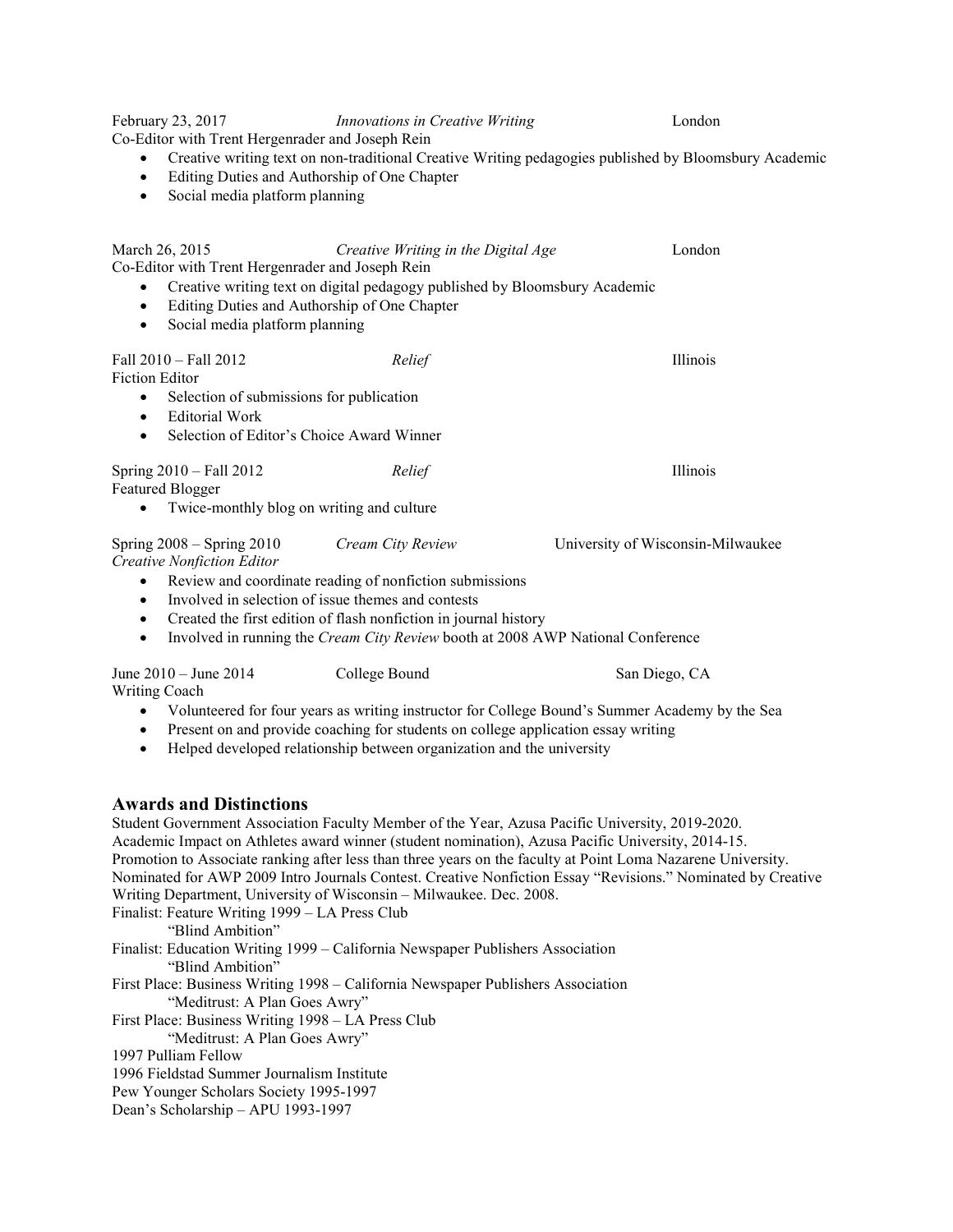# **Publications, Presentations, Public Readings**

Publications **Fiction**: 2020 "What Used to Feel Like Impact." *Brilliant Flash Fiction*. Online. Ft. Collins, CO.

2019

"The Best Thing." *Bull & Cross*. Seville, Spain.

2018

"The Opposite of Noteworthy." *The Windhover Magazine*. Vol. 22.1 August. Belton, TX.

2016

"Crossover." *Angel City Review*, Vol. 4. December. Los Angeles, CA.

2015

"Small Business." Included in *The Driftwood* at Point Loma Nazarene University

2014

"Propellers." *Paper Tape*, April 10 release. Online.

2013

*Relief* Volume 6.1 and 6.2 – Fiction Editor. Chicago, IL.

2012

*Relief* Volume 5.2 – Fiction Editor. Chicago, IL.

2011

*Relief* Volumes 4.2 and 5.1 – Fiction Editor. Chicago, IL.

2010

"Beneath Its Weight." *Coach's Midnight Diner*, Volume 3. Chicago, IL. "Forty." *Fast Forward: The Mix Tape*. Vol. 4. Denver, CO.

2009

"Paddling Out." *Relief*, Volume 3, Issue 1. Chicago, IL.

**Nonfiction**:

2020

"Eulogies for those Who Haven't Left." The Other Journal: Health Care Issue (Print Version). Seattle, WA. "Precautionary Tales." *Punctuate Magazine*. Online. Chicago, IL.

"One Perfect Episode: *The Fresh Prince of Bel Air* – Mistaken Identity." *Drunk Monkeys*. Los Angeles, CA.

2019

"Signal to Noise Ratio." *The Jabberwock Review*. Vol. 24, Issue 2. Starkville, MS.

"One Perfect Episode: *Psych* – Lock, Stock, Some Smoking Barrels and Burton Guster's Goblets of Fire." *Drunk Monkeys*. Los Angeles, CA.

"One Perfect Episode: *ChiPs* – Roller Disco 1 & 2." *Drunk Monkeys*. Los Angeles, CA.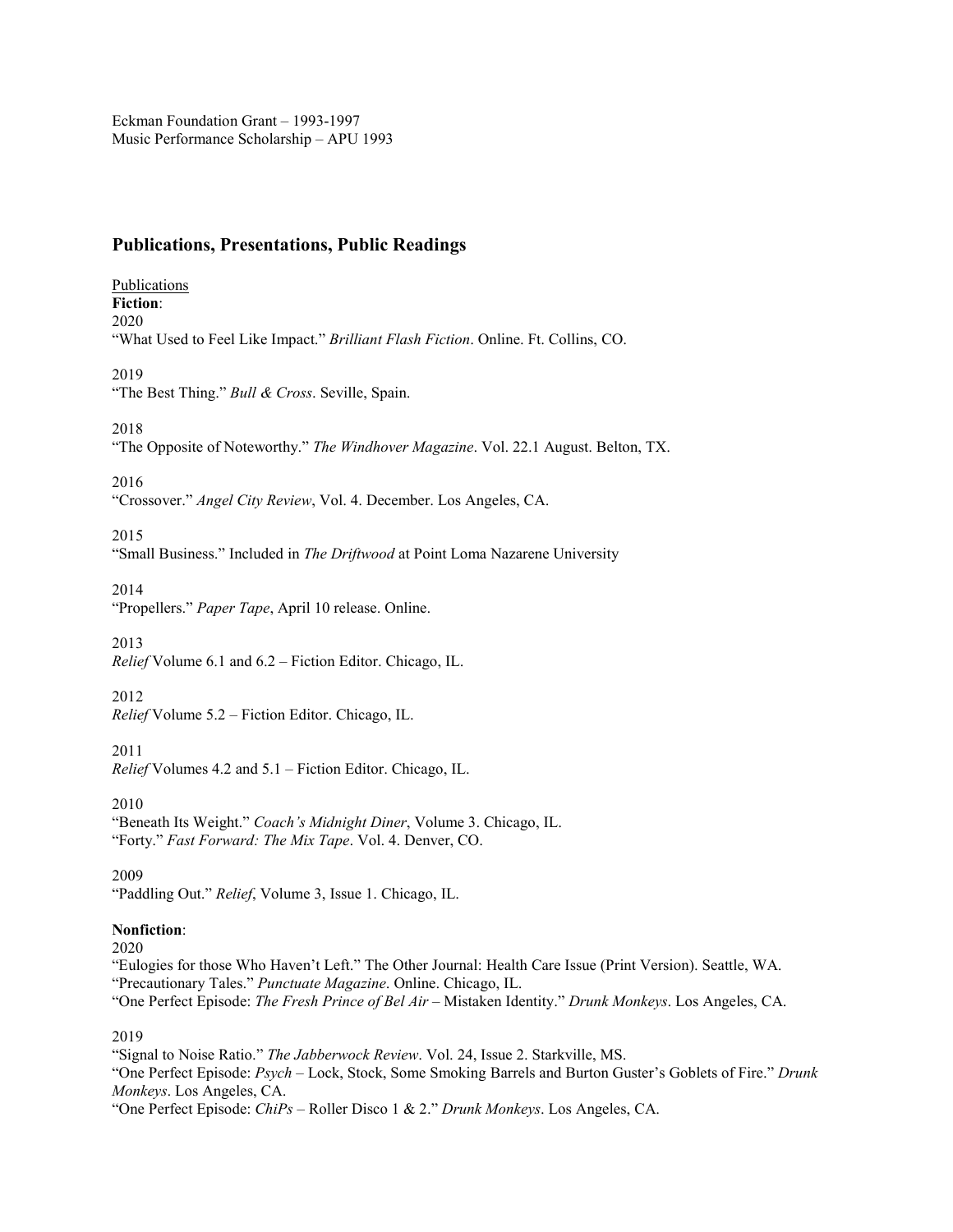"Toward Disruptive Creation in Digital Literature Instruction." *Journal of Creative Writing Studies*. Summer. "Shakespeare's Dogfish: A Case for Building Creative Writing from the Outside." Thinking Creative Writing. Routledge. Oxnon, UK. 2019.

2018

"Shakespeare's Dogfish: A Case for Building Creative Writing from the Outside." *New Writing Viewpoints*. Bristol, UK.

"Eulogies for Those Who Haven't Left." *The Other Journal*. Online. Seattle, WA.

### 2017

"The Only Person I Know from Indiana." *Hoosier Lit*. Bloomington, IN. Co-editor. *Creative Writing Innovations: Breaking Boundaries in the Classroom.* London, UK, Bloomsbury Academic. February 23, 2017 "Never Leaving L.A." As part of the *Re:Place* project. May 3.

### 2016

"40 for 41" An essay in forty parts published on my personal blog *writing after sunsets*

### 2015

Co-editor. *Creative Writing in the Digital Age: Theory, Practice and Pedagogy*. London, UK, Bloomsbury Academic. March 26, 2015 Book Chapter. "Open Questions." *The Spirit of Adoption*. Eugene, OR. Cascade Books. 2015.

Article. "Coaching Character." APU Life. Spring, 2015.

2014

Essay. "Saving Grace." An essay on moral fiction. *Pleiades*. Fall 2014.

2013

Article. "Gratitude that Costs." *Viewpoint*. June 21, 2013.

Article. "Where the World Meets the Street." *Viewpoint*. March 6, 2013.

Article. "Catching the Rocket." *Viewpoint*. March 6, 2013.

2012

Book Chapter. "What Time Was I Supposed to Remember That?: Memory, Constraint, and Creative Writing Pedagogy." *Dispatches from the Classroom*. New York. Continuum International Publishing Group, 2012. Article. "Adoption Stories: Dumb Questions About Adoption." With Klarissa I. Clark. *Viewpoint*. October 16, 2012. Article. "Individual Athletic Achievements in PLNU's History." *Viewpoint*. October 16, 2012.

#### 2009

"Synoptic Gospels." *Relief*, Volume 3, Issue 2.

#### 1997-2000

More than 900 articles published while a journalist (award winners listed above)

#### **Poetry**:

2009

"30 Rocks of Sabado en Vivo." University of Wisconsin-Milwaukee's Literary Circular Series.

#### 1996

"Military Funeral." Poem. The *West Wind*.

#### Readings

2017

Fiction Reading, "The Opposite of Noteworthy." Pop Culture Association/American Culture Association (PCA/ACA) Annual Conference. San Diego, CA. April 12-15, 2017. Coordinator. APU Writers Read. Began Fall 2017.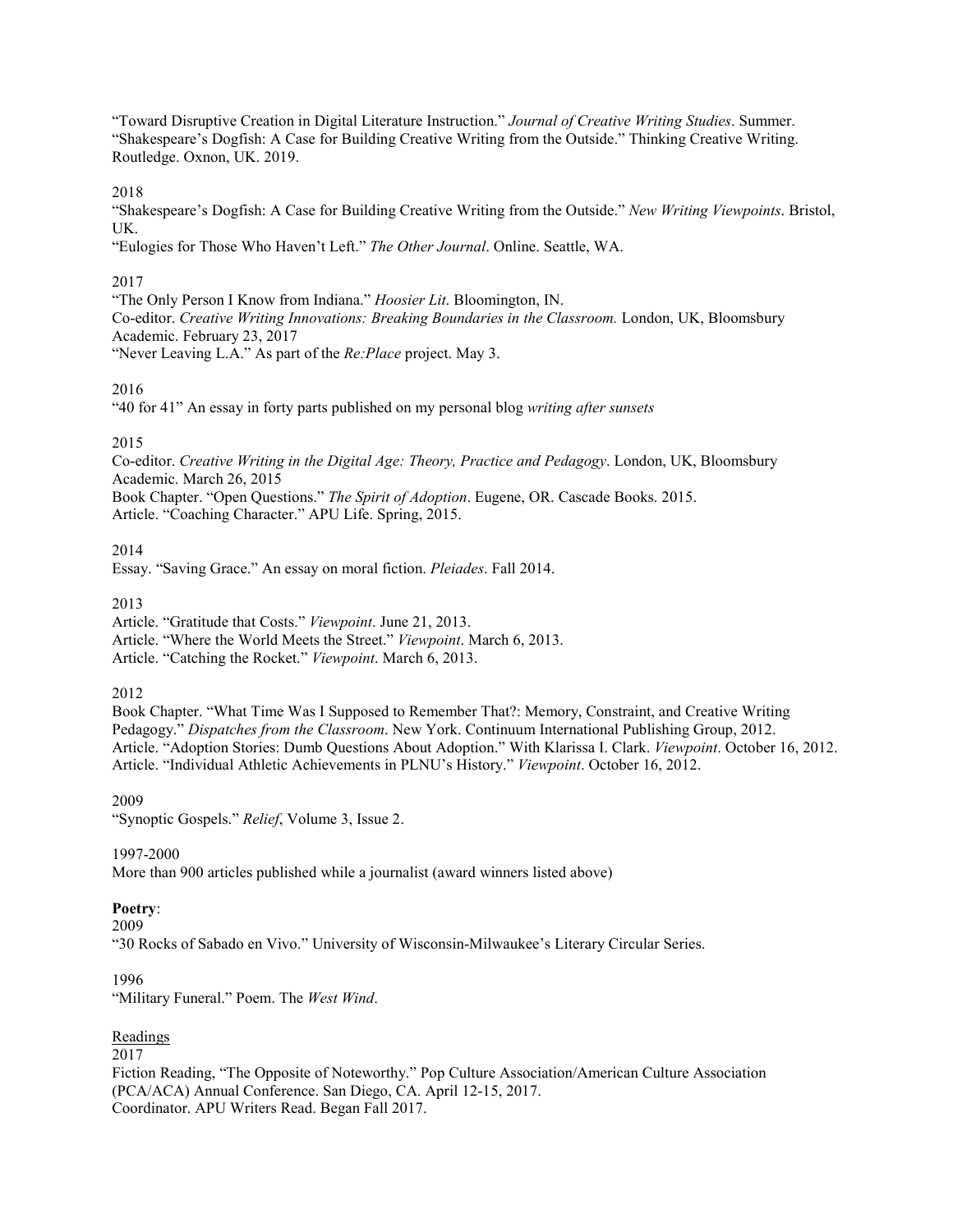Poetry Reading. APU Spring Writers Read. April 20, 2017.

2016

Nonfiction Reading. "Students Completing a Clarkian Activity." APU Fall Writers Read. Nov. 23, 2016. Poetry Reading. APU Spring Writers Read. April 20, 2016. Poetry Reading. APU Sigma Tau Delta Induction Ceremony. April, 2016.

### 2015

Featured Fiction Reading, "Curbs or Sidewalks." Azusa Pacific University Spring Student/Faculty Reading, April 16, 2015.

# 2014

Nonfiction Reading, "Eulogies for Those Who Haven't Left." Azusa Pacific University Fall Student/Faculty Reading, Nov. 15, 2014.

# 2013

Fiction Reading, "Francis the Shards." Western Regional Conference on Christianity & Literature Writers' Read, May 16, 2013.

### 2012

Fiction Reading: "Untitled Novel Passage." Point Loma Nazarene University Faculty and Alumni Homecoming Reading Series. November 16, 2012.

### 2010.

Fiction Reading, "It's Only a Problem If It Makes the List." University of Wisconsin-Milwaukee Student-Faculty Reading Series, January 29, 2010.

#### 2009

Fiction Reading, "Supplies." Writing by Degrees, Binghamton, NY. Sept. 26.

#### 2008

Fiction Reading, "In the Arms of the Father." University of Wisconsin-Milwaukee Student-Faculty Reading Series, January 14, 2008.

#### 2006

Fiction Reading, "The Unwanted Father." Milwaukee Institute of Art and Design Faculty Arts in Practice Reading, October 20, 2006.

# Presentations

2020

Great Writing International. "Overlaid: Reconstituting the Familiar as Strange in Digital Literature." London, UK. July 12-14, 2020 – Cancelled COVID-19.

Western Regional Conference on Christianity and Literature. "Literary Testimony: The Unique Power of Creative Nonfiction in Communicating Personal Faith Narratives." Azusa, CA. March 12-14, 2020 – Cancelled COVID-19. Creative Writing Studies Conference. "Same Places/Strange Places: Overlays and Digital Literature." San Antonio, TX. March 4, 2020.

#### 2019

Sabbatical Presentation. "Cartography of the Imaginary: Mapping, Charting, Graphing and Exploring Complex Creative Project." Azusa Pacific University. November 20, 2019.

#### 2018

Association of Writers & Writing Program (AWP). "Sequential Thinking." Tampa, FL. March 9, 2018. Ordinary Grace Podcast. "Episode #10: Michael Dean Clark." Fall 2018.

# 2017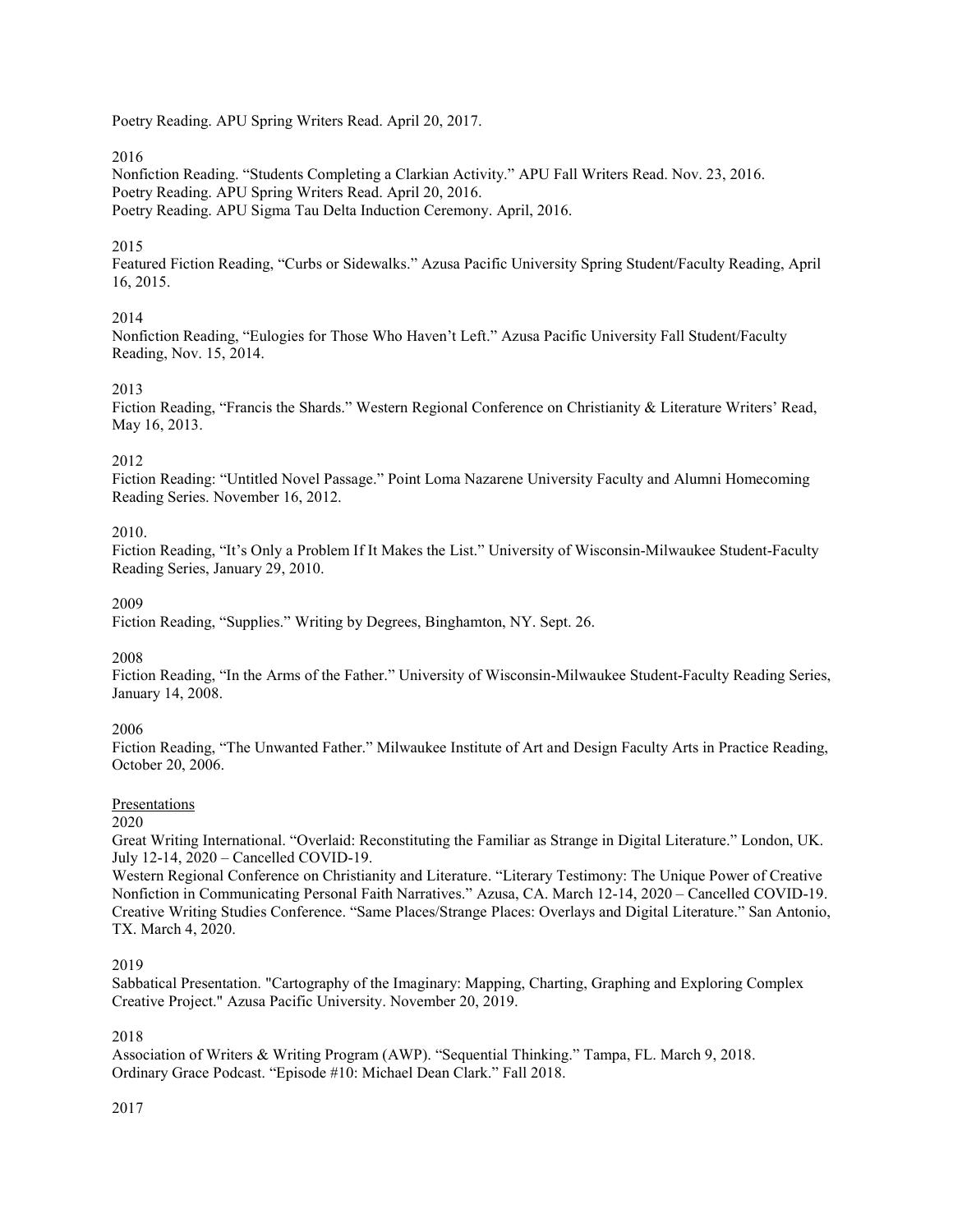Creative Writing Studies Conference. "Networked Artistic Community Development as Radical Resistance." Asheville, NC. November 15, 2017.

Azusa Pacific University Faculty Development Day. "DIY Course Design: Student-Led Course Design." Azusa, CA. May 16, 2017.

Azusa Pacific University Faculty Development Day Pedagogy Share Out. "Sense-less." Azusa, CA. May 16, 2017. Conference on Christianity and Literature. "Re Hallowed Ground: Finding Spirituality in Postsecular Los Angeles." Co-presented with Tara Nicole Todd. San Diego, CA. May 12, 2017.

Pop Culture Association/American Culture Association. "Sequential Thinking in Creative Nonfiction." San Diego, CA. April 14, 2017.

#### 2016

Fellowship Monrovia Mastery Session. "Stretching Creativity...by stealing from friends, making messes, and erecting barriers like ill-fitting shirts." November 10, 2016.

Creative Writing Studies Conference, Paper Presentation. "Sequential Thinking in Nonfiction Instruction." Asheville, NC. Sept. 23, 2016.

Azusa Pacific University Faculty Development Day Pedagogy Share Out. "Sense-less." Azusa, CA. August 24, 2017.

Azusa Pacific University Writing Intensive Workshop. "Structuring Peer Conferencing." Azusa, CA. June, 2017.

#### 2015

Associated Writers and Writing Programs (AWP) National Conference, Panel Presenter. "Making it Work: Leveraging More in the Creative Writing Classroom Via Digital and Team-based Learning." Minneapolis, MN. April 10, 2015.

Keynote Address. "21st Century Breakdown." Sigma Tau Delta College English Honors Society Induction Ceremony, Azusa Pacific University Chapter, March 18, 2015.

### 2014

San Diego Christian Writers Conference, Guest Instructor. "Gaming the Process: How being playful can make even the most serious fiction better" and "Too Much Story for an Article: Planning for the long nonfiction project." Rancho Bernardo, CA, October 25-26, 2014.

Open: Source(s), Access, Futures. 2014 Annual Conference on College Composition and Communication (4Cs). "But What Can I Do with a Writing Degree?: Using Technology to Leverage More from the Fiction Course (And Just Maybe Make the Fiction Better)." March 19-22.

Pop and American Culture Studies: Yesterday, Today, & Tomorrow. 35<sup>th</sup> Annual Conference of the Southwest Popular and American Culture Association. "Collaboration as Creative Writing Course Design." Feb. 19-22.

#### 2013

Western Regional Conference on Christianity & Literature. "When Bridges and Certainty Collapse: The Power of Narrative (Un)certainty in Thornton Wilder's *The Bridge at San Luis Rey*." With Dr. Karl Martin, May 18, 2013.

San Diego Writers, Ink – Fall for Writing Conference. Panel: MFA Programs and Other Options for Writers. Featured panelist. Oct. 25, 2013.

#### 2012

Point Loma Nazarene Center for Teaching and Learning Faculty Development Series. "A Pain-Free Path to Successful Student Writing." With Dr. Hadley Wood. October 11, 2012.

#### 2011

Midwest Modern Languages Association. *Writers at Play: Exercises and Suggestions for the Creative Writing Classroom*. "Playing with Time: Linearity, memory, and the Case for Creative Constraints." Nov. 6, 2011

#### 2010

Guest Lecture in Fiction. Azusa Pacific University. October.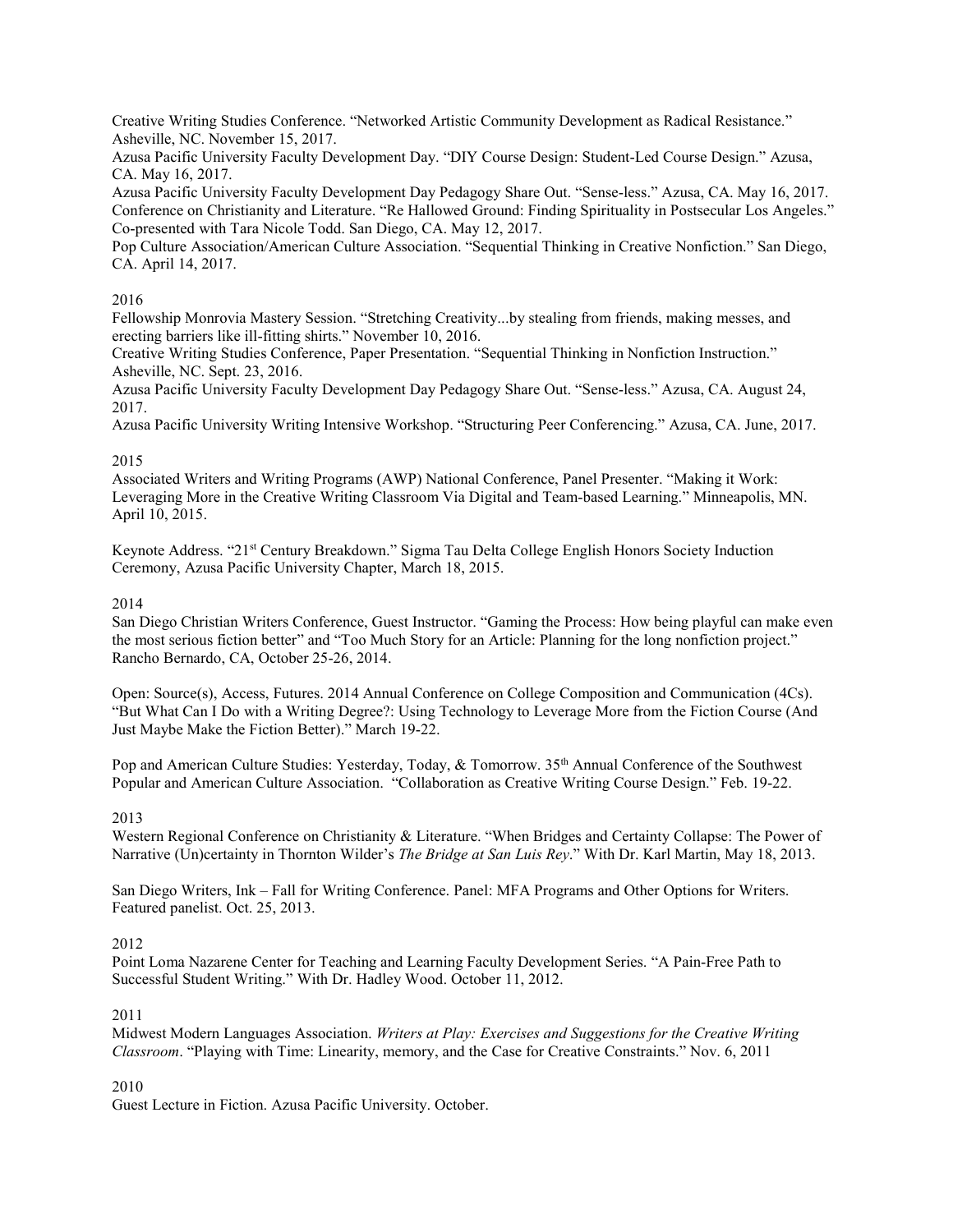Guest Speaker at Honors Colloquia. Azusa Pacific University. October. Departmental Chapel, Point Loma Nazarene University. San Diego, CA. Title: "We're All Adopted."

Nexus Conference, Paper Presentation. "Can I Get a (Fictional) Witness" on trauma theory and Thornton Wilder's *The Bridge at San Luis Rey*." Knoxville, TN, March 18-20, 2010.

#### 2009

Writing by Degrees, Binghamton, NY. Title: "Flickr Farming." A creative writing craft and pedagogy discussion. Sept. 26.

Carmen High School of Science and Technology, Milwaukee, WI. "Success is Personal." Motivational and organizational speaker. June 14 and August 17, 18.

#### 2007

Presentation, First-Year Composition Poster Presentation Conference. Title: "Of course leopards can't change their spots, but Panthers can become Cougars?: A comparative analysis of two composition programs in service of instructor inter-program positionality." Marquette University – University of Wisconsin-Milwaukee. December 8, 2007.

#### Podcasts

#### 2018

*Ordinary Grace*. Featured Interview. *Ordinary Grace*. August 17, 2018.

#### 2017

*The How The Why*. "Plaza Prize Publication Discussion." *1888Center*. September, 2017.

#### 2016

Hosted: An Interview with Ryan Gattis: Author of *All Involved*. Azusa Pacific University April 14, 2016. Released as part of "The How, The Why" podcast series from the *1888Center*, August 22, 2016.

#### Contests

Judge, 2017 Plaza Prize. 1888Center. Orange, CA.

#### **Institutional Service**

2020 Faith Integration Exemplar for Writing Program Summer Intensive Training Directed APU Writers Read

2019 Member APU English Master's Program Committee Directed APU Writers Read

2018

Thesis Supervision for Christie Johnson. Faculty Development Day Presentations on Writing 1 and 3 pedagogy. Thesis Supervision for Logan Hunt. Pew Younger Mentorship of Victor Baeza. GE Redesign of ENGL490 & 496.

2017 Thesis Supervision for Kathryn Ross. Azusa Pacific Writers Read Organizer (2017-present). Thesis Supervision for Heidi Turner. Thesis Committee for Danielle Coleman, Sara Pendleton, and Manal Abraham Writing 1 Mentor for Two Groups (2016-17).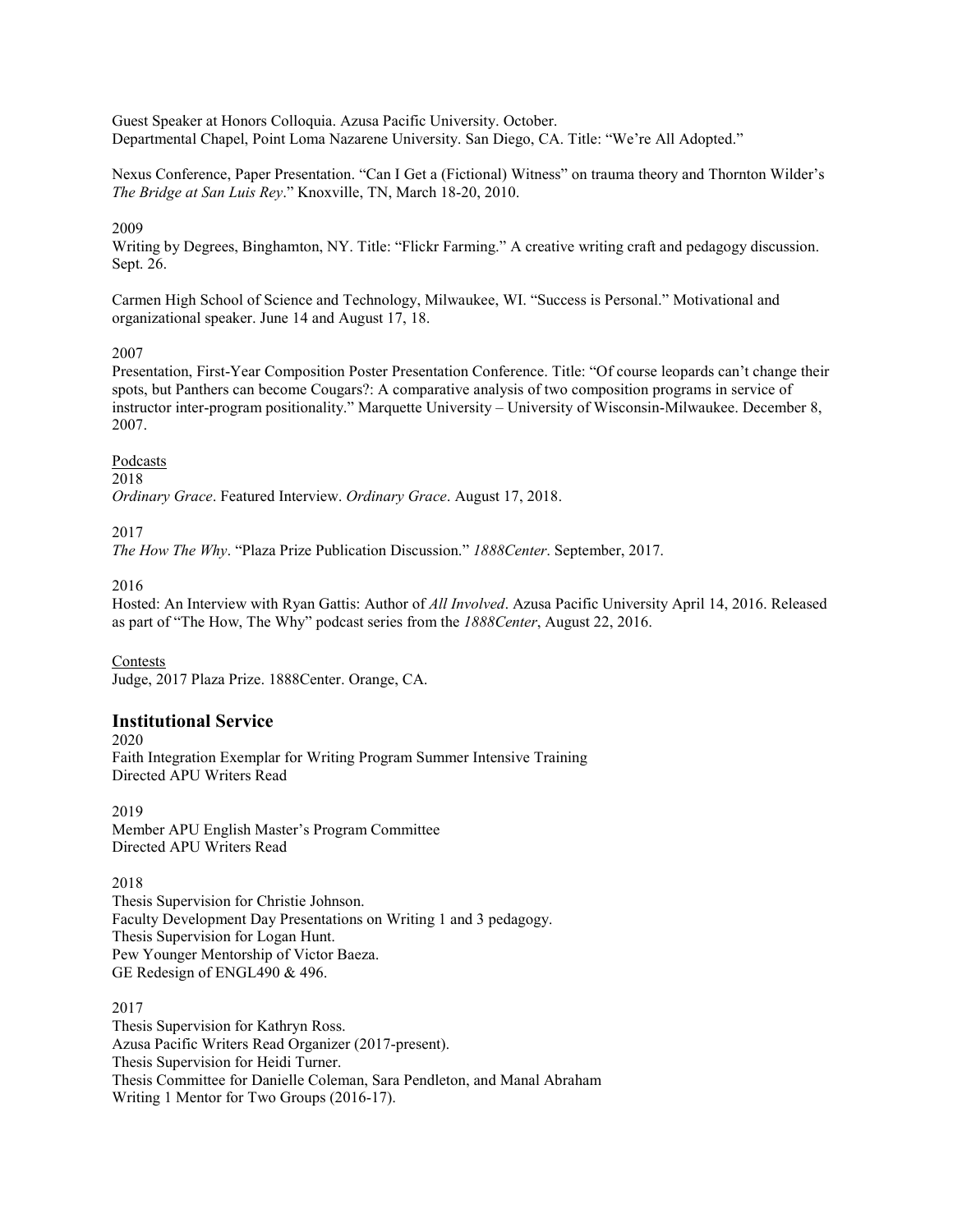Formal Development of Departmental Internship Program (2016-17) Nine interns compared to three the previous year.

Launched Departmental Social Media Platforms and Developed Student Intern Role (2016-17).

Pew Younger Mentorship of Sara Flores. Accepted M.A. at Claremont Graduate Schools (2016-17).

MEL Program Mentorship of Gabrielle Lawrence-Cormier. Accepted to MFA at University of Central Arkansas with Assistantship funding (2016-17).

Faculty Development Day Presentation on ENGL 560 pedaogy.

Piloted ENGL 560 Creative Writing in the Digital Age for M.A. Program. One-of-a-kind course resulting in public Re:place Project.

2016

External Tenure Review. South Dakota State University. November. Hiring Committee Member. Department of Communication Studies. Convergent Journalism Position. Also, Planning Team for Shift to Convergent News Model in Department. Hiring Committee Member. Writing Program. Writing Program Administrator Position. Interim Student Newspaper Advisor (Fall).

2015

Hiring Committee Member. Writing Program. Writing Center Director Position.

# **Teaching and Research Interests**

Creative Writing Digital CW Pedagogy via Hybrid and Online Platforms Professionalization of the Creative Writing Course Memory Pedagogy of Obstruction and Restriction Cross-genre Concerns: Fiction and Creative Nonfiction 21st Century Realism Southern California Fiction and Nonfiction (San Diego and Los Angeles)

Literature

American Novel between the World Wars Graham Greene/Ernest Hemingway/Thornton Wilder Spiritual Crisis in the Modern Novel The 20<sup>th</sup> Century American Novel California Fiction – particularly Southern California The New Journalists

# **Volunteer Experience**

Guest Instructor, Ocean Beach Elementary School 2010-2011 Guest lecturer at Azusa Pacific University and Citrus College 1997-1999 Thesis writing support for Master's candidates at APU and Biola University 2002-2004 Writing Tutor - APU Learning Enrichment Center 1996-97 SAT preparation workshop leader Career Adults Bible Study Instructor, Bethany Church West Covina World Changers Crew Chief Tacoma 2002 Whittier High School Girls Basketball Coach – 2000 to 2006 Whittier High School Head Track and Field Coach – 2000 to 2002

# **Professional Memberships**

Creative Writing Studies Organization (CWSO) Associated Writers and Writing Programs (AWP) Pop Culture Association/American Culture Association (PCA/ACA)